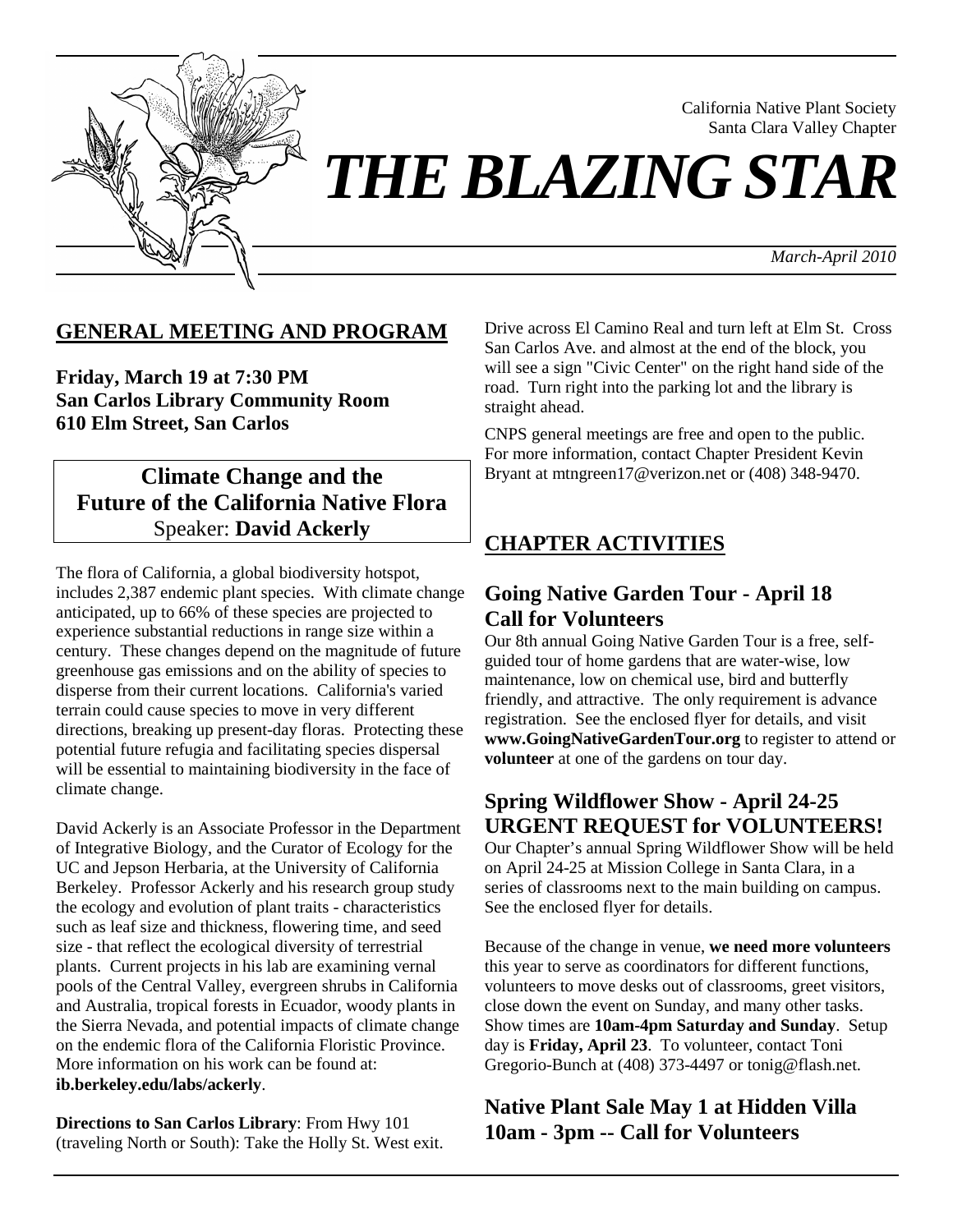A wide variety of hard-to-find, easy-to-grow native plants will be available at our Spring Native Plant Sale. For details, see the enclosed flyer. **Directions** to Hidden Villa are listed below. Remember that we accept cash or check only - no credit cards please, and bring bags or boxes in which to take home your purchases.

To **volunteer** on sale day please contact:

**Horticultural consultation**: Ray Deutsch (650) 365-6136, henrymarsh@yahoo.com **Miscellaneous**: Ann Harding (408) 260-2271, Ann.Harding@att.net **Writing sales tag**s: Georgia Stigall (650) 941-1068, GeorgiaStigall@yahoo.com **Parking director**: Stephen Buckhout (408) 255-6233, yscottie@pacbell.net

## **Native Plant Nursery**

To grow plants for our spring and fall sales, our native plant nursery work sessions take place every **Wednesday,** from **noon to 3pm**. Bring garden gloves, sunhat, clippers, and your lunch if you like. Other tools will be provided at the nursery. Knowledge of plants is not necessary: your willingness to help is all that's required.

For more information, contact Jean Struthers at (650) 941- 2586 or JeanStruthers@att.net; or Ray Deutsch at (650) 365-6136 or henrymarsh@yahoo.com.

**Directions**: Hidden Villa is located on Moody Road west of Foothill College. From Hwy 280 in Los Altos Hills, take the Moody Road exit and head west. Two miles west of Foothill College, look for the Hidden Villa sign and driveway on the left. Proceed over the bridge, and park in the visitor center parking lot to your right. The Native Plant Nursery is at the greenhouse just beyond the visitor center.

### **CNPS at SF Flower and Garden Show**

CNPS will have a booth at this year's San Francisco Flower and Garden Show, **March 24 – 28**, at the San Mateo Event Center. For show info visit **www.sfgardenshow.com**. To **volunteer**, contact Ellen Edelson, at e.edelson@sbcglobal.net or (415) 531-2140.

# **Gardening with Natives: Coming Soon to a Library Near You**

Gardening with Natives (GWN) is a special interest group within the Chapter, and includes a mix of seasoned native plant gardeners as well as beginners. The group is open to all, and newcomers are always welcome. For more information visit **www.GardeningWithNatives.com**. GWN plans the following talks for March and April:

| <b>Date/Time</b>   | <b>Event</b>                           | <b>Location</b> |
|--------------------|----------------------------------------|-----------------|
| Thu                | Japanese Garden                        | Saratoga        |
| Mar 11,            | Design Using                           | Library, 13650  |
| $7:00$ pm          | California Native                      | Saratoga Ave.,  |
|                    | <b>Plants - Mark Bourne</b>            | Saratoga        |
| Mon                | <b>Spring Wildflowers</b>              | San Carlos      |
| Mar 15,            | at Edgewood - Ken                      | Library, 610    |
| 7:00pm             | Himes                                  | Elm St.         |
| Wed                | Water-wise                             | Fremont         |
| Mar 17             | <b>Gardening Using</b>                 | Library, 2400   |
| $7:00$ pm          | Native Plants - Deva                   | Stevenson       |
|                    | Luna                                   | Blvd., Fremont  |
| Tue                | Pollinators & Native                   | Almaden         |
| Mar <sub>23</sub>  | Plant Gardens -                        | Library, 6455   |
| 6:30 <sub>pm</sub> | Rebecca                                | Camden Ave.,    |
|                    | Schoenenberger                         | San Jose        |
| Thu                | <b>Landscaping Lessons</b>             | San Carlos      |
| Apr 1              | from the Fleming                       | Library, 610    |
| $7:00$ pm          | Garden - Luke Hass                     | Elm St.         |
| Mon                | California Native                      | Cupertino       |
| Apr 12             | Library, 10800<br>Plants for Bay Area  |                 |
| $7:00$ pm          | Gardens - Chris Todd                   | Torre Ave.      |
| Mon                | <b>Native Perennials for</b>           | Belmont         |
| Apr 19             | the Garden - Matt                      | Library, 1110   |
| $7:00$ pm          | Teel                                   | Alameda de las  |
|                    |                                        | Pulgas          |
| Mon                | <b>Native Plant</b>                    | Woodside        |
| Apr 26             | Gardening for                          | Library, 3140   |
| 10:00am            | Woodside Rd.,<br>Beginners - Stephanie |                 |
|                    | Morris                                 | Woodside        |
| Wed                | Sustainable                            | Millbrae        |
| Apr 28             | Landscaping with<br>Library, 1         |                 |
| $7:00$ pm          | Native Plants - Peigi                  | Library Ave.,   |
|                    | Duvall                                 | Millbrae        |

These programs are made possible by cosponsoring libraries as well as neighborhood volunteers who have stepped up to host each program. We can still use additional **volunteers** for the following programs: March 23 at Almaden, April 19 at Belmont, and April 28 at Millbrae. If you can help with any of these, please contact Arvind Kumar chhaprahiya@yahoo.com.

## **Keying with Natives**

Join other native plant enthusiasts in a fun and educational atmosphere, as we hone our skills at plant identification (aka "keying"). For details, contact David "Tex" Houston at tex009@sbcglobal.net or Sally Casey at (408) 377-0989.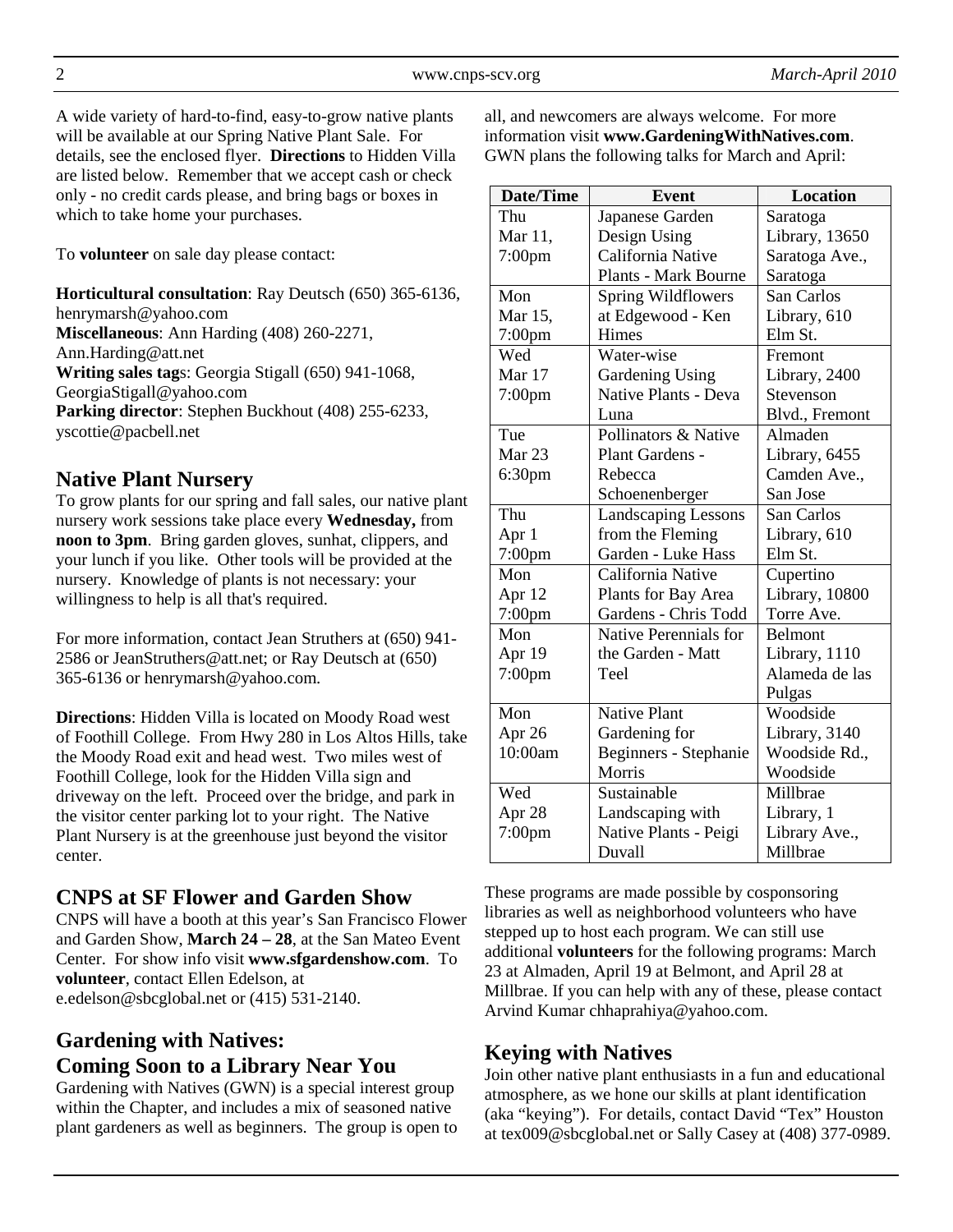Upcoming meetings will be at the PCC in Palo Alto. Our March meeting will be **Friday, March 26, 6:30 to 8:30pm.**  Our **April** meeting will have a special time and topic:

**Thursday, April 29 from 7-9pm, Learn to Key the Clovers:** With over 30 different species of *Trifolium* documented in Santa Clara and San Mateo counties, clovers can be a challenge to identify. Join Botanist Toni Corelli as she guides us through the clover key. We will learn to recognize key characteristics within the genus. Several different species will be available to examine.

**Directions to the PCC:** (Peninsula Conservation Center), 3921 E. Bayshore Rd., Palo Alto. From Hwy. 101, take the "San Antonio North" exit, get immediately into the lefthand turn lane, and turn LEFT onto East Bayshore. This will curve around to the left, then right. Turn right on Corporation Way. Then turn into the first driveway on your left, which leads to the PCC parking lot.

# **CHAPTER SERVICE OUTINGS**

### **Rare Plant Hunt at Santa Teresa County Park**

*By Don Mayall, Rare Plants Chair, Santa Clara County* 

Here is an opportunity to have some outdoor fun and help restore a bit of native habitat in Santa Clara County. Santa Teresa County Park was once home to the Bay checkerspot butterfly. Listed as threatened by the US Fish & Wildlife Service, the butterfly's last remaining habitat is currently Coyote Ridge on the other side of the valley. The habitat was lost at Santa Teresa as non-native grasses choked out the butterfly's host plant, the native plantain. But the County wants to restore the butterfly habitat at Santa Teresa. One step in this process will be the re-introduction of managed cattle grazing. Such grazing is what allows the butterfly habitat and the fields of spring wildflowers to prosper on Coyote Ridge.

Before the restoration begins, the county wants to have baseline data on rare plants found at Santa Teresa Park. Now, here is where you come in. On one or more days in late April, teams will spread out and map the locations of found plants. Each team will be provided a GPS unit, and there will be experts present to help you identify the plants accurately, so no plant keying skills are needed. All that is required is a desire to help and the fitness to walk a mile or so in somewhat hilly terrain. The data collected will be submitted to the California Natural Diversity Data Base, a joint project of CNPS and the California Department of Fish & Game.

For more information and to sign up contact Karen Cotter, Natural Resources Technician for Santa Clara County Parks, at (408) 224-3971.

#### **Habitat Restoration at Edgewood Park**

Spring is upon us… so the weeds are upon us too and it's time to get busy, with the return of our **Wednesday and Saturday** weeding sessions. Come pitch in and make Edgewood an inspirational showcase of all CNPS stands for! Have some fun, get some sun, and learn a ton!

Our **9am Friday** sessions run year round; **5:30pm Wednesday** sessions start **March 17** after Daylight Savings Time returns; and monthly **9am Saturday** sessions are the **3rd Saturday, March thru July**:

| <b>Date</b> | Meet 9am At | Event                          |
|-------------|-------------|--------------------------------|
| March 20    | Day Camp    | Spring "Saturday               |
|             | Kiosk       | Kickoff"                       |
| April 17    | Day Camp    | $\overline{40}^{th}$ Earth Day |
|             | Kiosk       |                                |
| May 15      | West Kiosk  | <b>Endangered Species</b>      |
|             |             | Day                            |
| June 19     | West Kiosk  | <b>Summer Solstice</b>         |
| July 17     | West Kiosk  | Summer "Saturday               |
|             |             | Sendoff"                       |

For schedules, meeting places, and other details visit our Weed Warriors website (edgewood.thinkersrus.net), contact Paul Heiple at (650) 854-7125 or pheiple@gmail.com; or email John Allen at jcakwa@earthlink.net.

### **CHAPTER FIELD TRIPS**

Chapter field trips are free and open to the public. They are oriented to conservation, protection and enjoyment of California native plants and wildlife, and we adhere to all rules and guidelines for the lands on which we are visiting.

**In our region it is very important to be prepared for hiking on rugged & steep terrain, wide temperature ranges and rapidly changing conditions at any time of year. All participants should wear sturdy footwear and carry sufficient water, sun protection, food, clothing layers, personal first aid and other supplies you may need. If you have any questions about your ability to participate in a particular field trip, please contact the trip leader in advance.** 

**Sun Mar 7 10am Rise of the Sporophytes!**  Join Drew Shell for a walk at Edgewood County Park -- see the full writeup at the Chapter website's field trips page.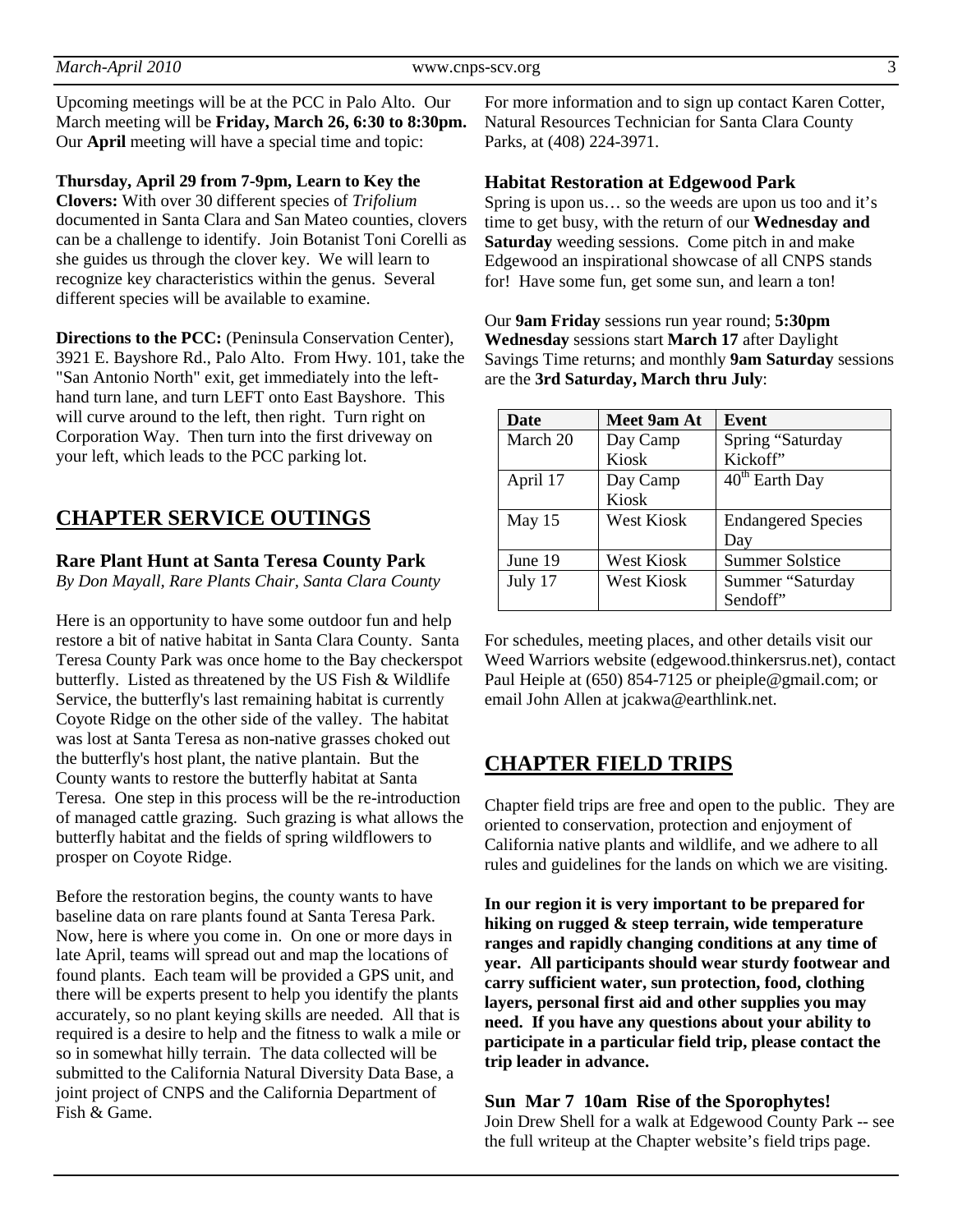**To sign up** or get more info, contact Drew Shell at shell@corp.webtv.net or Carolyn Dorsch (650) 804-6162.

### **Sun Mar 14 10am San Bruno Mountain**

Join Ken Himes for a hike on the Summit Loop Trail in San Bruno Mountain County Park. We'll see plants of the coastal scrub and coastal prairie plant communities, including San Bruno Mountain manzanita (*Arctostaphylos imbricata*), San Francisco wallflower (*Erysimum franciscanum*) and Coast rock-cress (*Arabis blepharophylla*).

The Summit Loop Trail is 3.1 miles long with an elevation gain/loss of 725 feet. This walk is expected to **last until 4pm**. Wear layers as windy and cold conditions could occur. Bring lunch and liquids.

**Directions**: From Hwy 101 northbound, take the Old Bayshore/Brisbane exit and proceed north on Old Bayshore, past the town of Brisbane, until reaching a crest of a hill. Turn left onto Guadalupe Canyon Pkwy. and proceed uphill to the park entrance (on right). There is a \$5.00 parking fee (self-serve kiosk). The hike begins at the entrance station parking lot. For more information, call Ken at (650) 591-8560.

### **Sat-Mon Mar 27-29**

#### **Golden Valley and Grass Valley Wilderness**

The Golden Valley Wilderness and the Grass Valley Wilderness are undiscovered desert wildflower areas. They are 10 and 20 miles southeast of Ridgecrest, in northwest San Bernardino County. Much closer than other Southern California locations, they offer the potential of great displays with shorter long-distance travel and easy dirt road access. There are a variety of elevation gradients and aspects, making this a rich and interesting botanical area.

Join us for a discovery of these small wilderness areas and an opportunity to work for the good of wilderness protection. One of the days may involve **service work** for the BLM. The other days we will explore the desert flora. We will **rough carcamp** (no services-no water). This will be a joint trip with Desert Survivors.

CNPS attendance is limited to 12 members. Contact the leaders to **reserve a spot** and for a full trip description: Michael Yantos: (650) 743-2807 or yantosarchitect@att.net Carolyn Dorsch: (650) 804-6162 or cdorsch1@aol.com

**Sat Apr 3 10am Coyote Lake-Harvey Bear Ranch**  Join Stella Yang and Dick Gehrer for a visit to the serpentine area of this Santa Clara County park. The floral

display was spectacular the last two years and we are hoping for a repeat performance this year. It will be about 4 miles round trip with 500 ft of elevation gain and some cross county scrambling.

**Directions:** From Highway 101 in Gilroy, take the Leavesley Rd. exit. Proceed east on Leavesley Rd 2 miles to New Ave. Go north (left) on New Ave. 0.5 miles to Roop Rd. Proceed east (right) on Roop Rd. 3.5 miles. There are two entrances to the park on this road: **Ignore** the Mendoza entrance. Turn left into the Coyote Lake entrance and proceed one mile north (left) to the entrance station and visitor center. We'll meet there at **10 am**. There is a \$6.00 park entrance fee.

A no-host car pool will **leave at 9 am** from Camden Avenue Park & Ride off Highway 85. We should be done at the park around **3pm** and back to the Park & Ride at **4pm**. For more information contact Stella at (408) 255- 6233 or Dick at (408) 268-6922.

#### **Sun Apr 4 10am Warm Springs Vernal Pools**

Come see the flower rings around some of the last intact vernal pools in the East Bay! (**Newark**) Newcomers will enjoy learning about the unique features of a vernal pool grassland, and visitors from past years can observe the pools in what will likely be a good rain year. Participants will see endangered Contra Costa goldfields (*Lasthenia conjugens*), as well as *Downingia pulchella*, several *Plagiobothry*s, and other native vernal pool and upland species.

Refuge Deputy Project Leader John Bradley will lead a tour of the Warm Springs Unit of the Don Edwards San Francisco Bay NWR. The walking tour will last about **1.5 - 2 hours**. Total walking distance will not exceed 1 mile, but terrain is uneven. Please wear sturdy shoes and dress according to the weather. Heavy rain will cancel.

Contact Ivette Loredo at (510) 792-4275 x 134 or ivette\_loredo@fws.gov to **reserve your spot**. Tours are limited to approximately 20 people due to the sensitivity of the vernal pool ecosystem.

**Directions:** We will meet off Cushing Blvd. in Fremont. Take I-880 to the Fremont Blvd. / Cushing Pkwy Exit. Exit 13B toward Cushing. Turn left on Fremont (if you are coming from the north, turn right on Fremont) and right on Cushing Parkway. Pass the light at Northport Loop. On the left side, immediately after the LAM business park, there will be a blue pipe gate across a gravel road. We will meet there.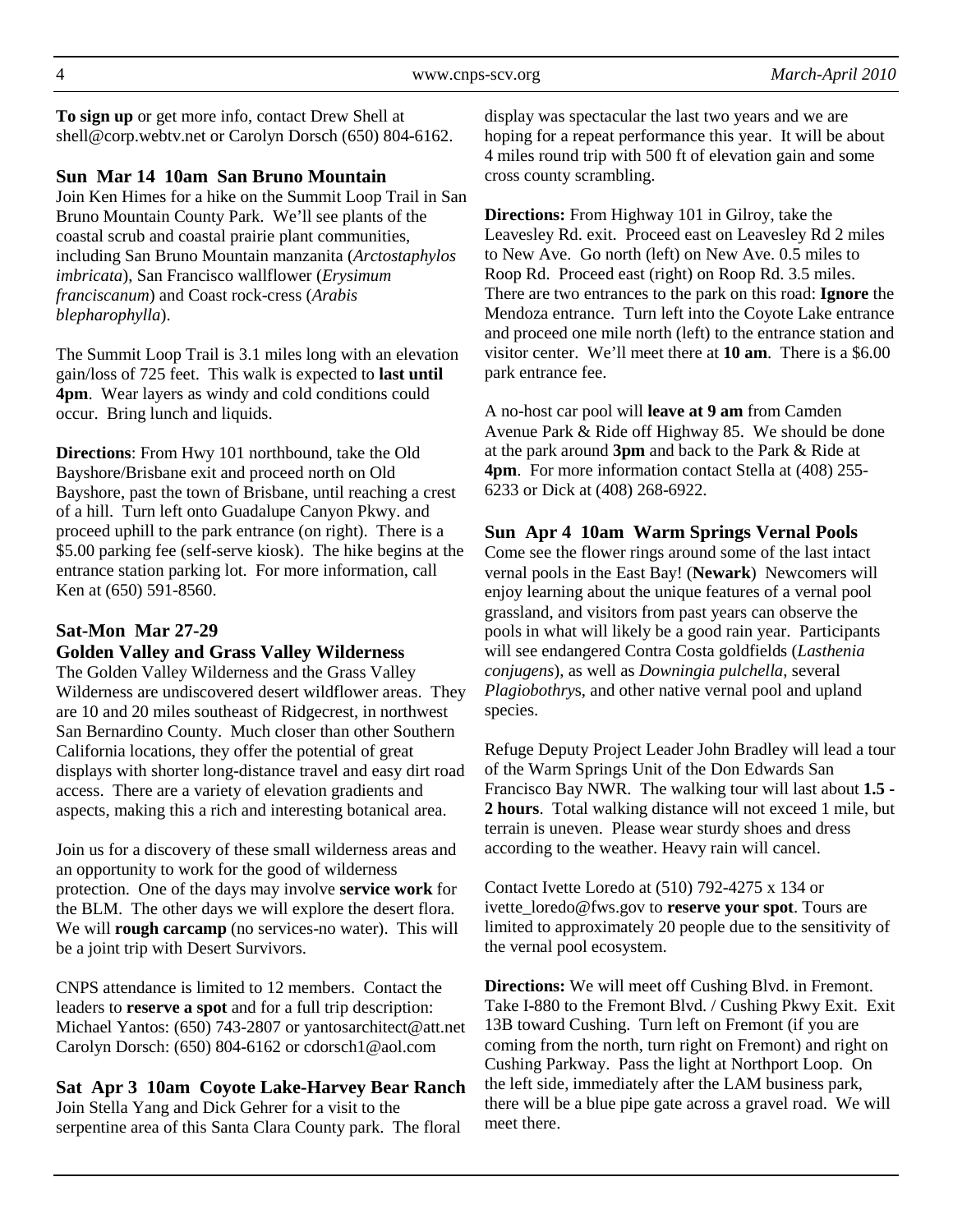#### **Sat Apr 10 10am Coyote Ridge**

Beginning in late March and extending into April every year, the Bay checkerspot butterfly emerges and large expanses of wildflowers appear on Coyote Ridge. Join trip leader Kevin Bryant for a hike to take in this incredible area, focusing on serpentine plants and their ecology on the ridge. Come to enjoy the beauty, hear the story of Coyote Ridge, and learn how CNPS and other organizations are involved in helping to preserve these lands in perpetuity.

Our hike will be about 3-4 miles round trip, with 800 foot elevation gain, and is expected to last **3 to 4 hours**. The meeting place is about a 20 minute drive south from the downtown San Jose area. An RSVP is necessary, since access to this fragile area is controlled. Trips are limited to 20 attendees. You may **reserve a space** and receive directions to our meeting place by contacting Kevin at (408) 348-9470 or mtngreen17@verizon.net.

#### **Sun Apr 11 10am San Mateo Coast**

Join Toni Corelli for a hike at Rockaway Headlands in Pacifica. This is one of the best places to see coastal prairie and coastal wildflowers and to enjoy the scenic views of the Pacifica area along the San Mateo County Coast. Some of the highlights will be brownie thistle, seaside daisy, coastal gumplant, coast tarweed, coast onion, and also the San Francisco Wallflower.

This will be an easy walk of about 1 mile. **After lunch**, we will go to another nearby location based on the group's wishes. Wear layers and bring lunch and liquids. For more information contact Toni Corelli at (650) 464-1289 or corelli@coastside.net.

**Directions**: From Hwy. 1 turn west onto Rockaway Beach Ave. and then make the first left onto Old Country Road. Proceed to the end of this road into a large free parking area. There are restrooms here as well.

### **Sat Apr 17 10am Rancho Cañada del Oro**

This fairly new Open Space Authority Preserve has a remarkably diverse flora of oak woodlands, riparian habitat, and grasslands with serpentine barrens where good wildflower spreads are expected. A *Dicentra chrysantha* (golden eardrops) was seen not far from the parking lot last year. *Fraxinus latifolia* (Oregon ash) is present in the woodland.

We will walk the Mayfair Ranch and Longwall Canyon Trails, returning through Calero Park on the Serpentine Loop Trail. We will hike 4.3 miles altogether with 500 feet of elevation gain. We expect **five hours** to complete the hike. Bring lunch and liquids.

Space is limited. For more information and to **reserve your spot**, contact Joe Cernac at (408) 292-5465 or visit **www.openspaceauthority.org/trails/rancho.html**.

**Directions:** From Hwy 101, turn west onto Bailey Ave. At the intersection with McKean Rd. turn left. Where McKean Rd. becomes Uvas Rd. turn right onto Casa Loma Rd. Rancho Cañada del Oro OSP is at the end of the public access portion of the road.

### **Thu Apr 29 10am Picchetti Ranch Open Space Preserve and Stevens Creek County Park**

Join Ken Himes and Stella Yang on this 3.8 mile mid-week walk on the Zinfandel Trail to Stevens Creek County Park. We'll begin this trail in the winery parking lot and contour down to the county park. Woodland and chaparral provide habitat for such plants as Wind poppy (*Stylomecon heterophylla)*, Red Larkspur (*Delphinium nudicaule)* and Red ribbons (*Clarkia concinna)* and other interesting plants. Bring plenty of liquids and lunch.

Meet at the parking lot of Picchetti Ranch Preserve. We expect to be **back by 2pm**. For more information, call Ken at (650) 591-8560 or contact Stella at yscottie@pacbell.net.

**Directions** to Picchetti Ranch parking: From the intersection of I-280 and Foothill Expy., go 3.5 mi. southwest (toward the mountains) on Foothill Blvd. / Stevens Canyon Rd.Turn right on Montebello Rd. Parking is 0.5 miles up Montebello Rd. on the left.

#### **Save the Dates!**

For details on the following upcoming field trips, check the next issue of this newsletter or the "Field Trips" link on the Chapter website at **www.cnps-scv.org.**

| <b>Date</b> | <b>Leader</b>    | Location                      |
|-------------|------------------|-------------------------------|
| Sat-Sun     | <b>Matt Teel</b> | The Cedars - Serpentine in    |
| May 22-     |                  | Western Sonoma County -       |
| 23          |                  | early registration preference |
|             |                  | goes to Chapter members       |
| Sun-Fri     | Joe Cernac       | High Desert Trip - Tehachapi  |
| May 23-     | & Stella         | and Southern Sierra Bajadas   |
| 28          | Yang             |                               |

### **DEADLINE FOR THE NEXT** *BLAZING STAR*

## **Saturday, April 3, 2010**

**Email: mattsson@surfpix.net Phone: (408) 255-3767**